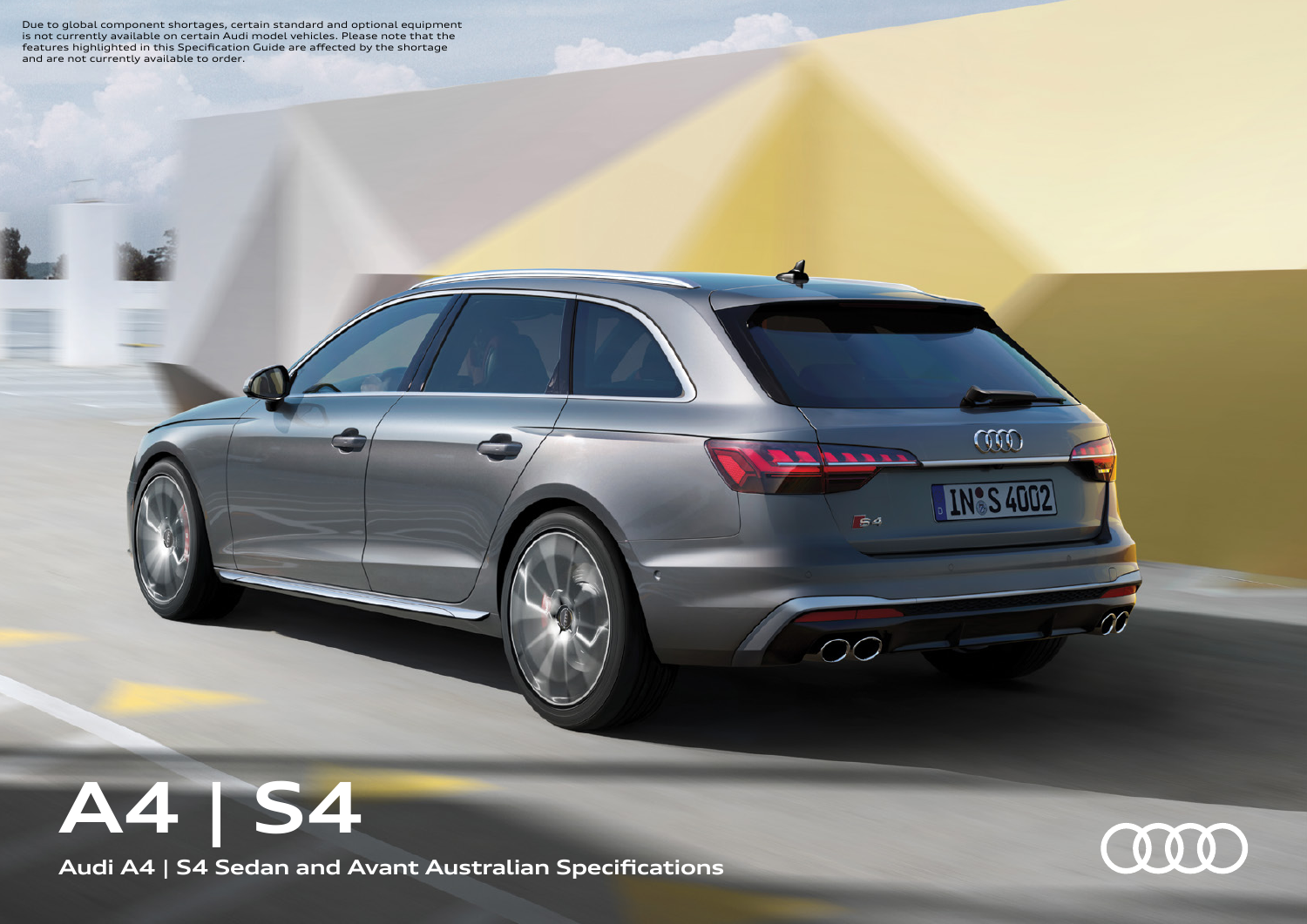|                                                                                                                                                                                                                                                                                                            | A4 Sedan<br>35 TFSI                                                                                                                | A4 Sedan<br>35 TFSI S line                                                                                                         | A4 Sedan /<br><b>Avant 45 TFSI</b><br>quattro S line                                                                               | S4 Sedan /<br>Avant                                                                      |
|------------------------------------------------------------------------------------------------------------------------------------------------------------------------------------------------------------------------------------------------------------------------------------------------------------|------------------------------------------------------------------------------------------------------------------------------------|------------------------------------------------------------------------------------------------------------------------------------|------------------------------------------------------------------------------------------------------------------------------------|------------------------------------------------------------------------------------------|
| <b>Technical data</b>                                                                                                                                                                                                                                                                                      |                                                                                                                                    |                                                                                                                                    |                                                                                                                                    |                                                                                          |
| Engine type                                                                                                                                                                                                                                                                                                | 4-cylinder petrol with<br>direct fuel injection,<br>turbo-charging and 12V<br>Mild Hybrid Electric<br>Vehicle technology<br>(MHEV) | 4-cylinder petrol with<br>direct fuel injection,<br>turbo-charging and 12V<br>Mild Hybrid Electric<br>Vehicle technology<br>(MHEV) | 4-cylinder petrol with<br>direct fuel injection,<br>turbo-charging and 12V<br>Mild Hybrid Electric<br>Vehicle technology<br>(MHEV) | 6-cylinder petrol with<br>direct fuel injection,<br>turbo-charging and<br>Audi valvelift |
| Capacity (cc)                                                                                                                                                                                                                                                                                              | 1,984                                                                                                                              | 1,984                                                                                                                              | 1,984                                                                                                                              | 2,995                                                                                    |
| Power (kW/rpm)                                                                                                                                                                                                                                                                                             | $110/3,900 - 6,000$                                                                                                                | $110 / 3,900 - 6,000$                                                                                                              | $183 / 5,000 - 6,500$                                                                                                              | $260/5,400 - 6,400$                                                                      |
| Torque (Nm/rpm)                                                                                                                                                                                                                                                                                            | 270 / 1,350 - 3,900                                                                                                                | $270/1,350 - 3,900$                                                                                                                | $370 / 1,600 - 4,500$                                                                                                              | $500 / 1,370 - 4,500$                                                                    |
| Driveline                                                                                                                                                                                                                                                                                                  | Front wheel drive                                                                                                                  | Front wheel drive                                                                                                                  | quattro                                                                                                                            | quattro                                                                                  |
| Transmission                                                                                                                                                                                                                                                                                               | 7-speed S tronic                                                                                                                   | 7-speed S tronic                                                                                                                   | 7-speed S tronic                                                                                                                   | 8-speed tiptronic                                                                        |
| Start-Stop system                                                                                                                                                                                                                                                                                          | $\bullet$                                                                                                                          | $\bullet$                                                                                                                          |                                                                                                                                    | ٠                                                                                        |
| Acceleration (sec) 0-100km/h                                                                                                                                                                                                                                                                               | 8.9                                                                                                                                | 8.9                                                                                                                                | 5.8[6.0]                                                                                                                           | 4.7[4.9]                                                                                 |
| Top speed in km/h                                                                                                                                                                                                                                                                                          | 224                                                                                                                                | 224                                                                                                                                | 250 [250]                                                                                                                          | 250 [250]                                                                                |
| Unladen weight in kg <sup>1</sup>                                                                                                                                                                                                                                                                          | 1,515                                                                                                                              | 1,515                                                                                                                              | 1,620 [1,665]                                                                                                                      | 1,705 [1,750]                                                                            |
| Fuel consumption (combined)                                                                                                                                                                                                                                                                                |                                                                                                                                    |                                                                                                                                    |                                                                                                                                    |                                                                                          |
| Litres per 100km                                                                                                                                                                                                                                                                                           | $6.1^{\circ}$                                                                                                                      | $6.1^{\circ}$                                                                                                                      | $7.1^{\circ}$ [7.3] <sup><math>\triangle</math></sup>                                                                              | $8.6^{\circ}$ [8.8] <sup><math>\circ</math></sup>                                        |
| CO <sub>2</sub> emissions grams per km                                                                                                                                                                                                                                                                     | $140^{\circ}$                                                                                                                      | $140^{\circ}$                                                                                                                      | 1624 [167] <sup><math>\triangle</math></sup>                                                                                       | 1954 [201] <sup>4</sup>                                                                  |
|                                                                                                                                                                                                                                                                                                            |                                                                                                                                    |                                                                                                                                    | Values in brackets []<br>apply to Avant                                                                                            | Values in brackets []<br>apply to Avant                                                  |
| Safety                                                                                                                                                                                                                                                                                                     |                                                                                                                                    |                                                                                                                                    |                                                                                                                                    |                                                                                          |
| Active bonnet                                                                                                                                                                                                                                                                                              | $\bullet$                                                                                                                          | $\bullet$                                                                                                                          |                                                                                                                                    |                                                                                          |
| Airbags (eight in total) front airbags for driver and passenger, side airbags for front and rear passengers, head<br>level curtain airbag for front and rear                                                                                                                                               |                                                                                                                                    |                                                                                                                                    |                                                                                                                                    |                                                                                          |
| Attention assist - provides a warning alert tone and visual signal if the system evaluates that the driver's<br>attention may be lapsing                                                                                                                                                                   |                                                                                                                                    | $\bullet$                                                                                                                          |                                                                                                                                    |                                                                                          |
| Audi pre-sense city with Autonomous Emergency Braking and pedestrian detection <sup>2</sup>                                                                                                                                                                                                                |                                                                                                                                    | $\bullet$                                                                                                                          |                                                                                                                                    | $\bullet$                                                                                |
| Audi pre-sense front - provides extended collision mitigation and emergency braking up to 250 km/h <sup>2</sup>                                                                                                                                                                                            | Included in<br>Assistance package                                                                                                  | Included in<br>Assistance plus package                                                                                             | Included in<br>Assistance plus package                                                                                             |                                                                                          |
| Audi pre-sense rear - preventative protection measures including tensioning of front seat belts and closing of the<br>windows and sunroof where the risk of a collision is detected from the rear (Not currently available - Please refer<br>to disclaimer on the front cover of this Specification Guide) |                                                                                                                                    | $\bullet$                                                                                                                          |                                                                                                                                    |                                                                                          |
| Electromechanical parking brake                                                                                                                                                                                                                                                                            | ٠                                                                                                                                  | $\bullet$                                                                                                                          | ٠                                                                                                                                  | ٠                                                                                        |
| Electronic Stabilisation Control (ESC) with electronic wheel-selective torque control, ABS, ASR, EDL and Brake Assist                                                                                                                                                                                      |                                                                                                                                    | ٠                                                                                                                                  |                                                                                                                                    | ٠                                                                                        |
| Hold assist - holds the vehicle on gradients indefinitely to enable smooth driving2                                                                                                                                                                                                                        |                                                                                                                                    | $\bullet$                                                                                                                          |                                                                                                                                    |                                                                                          |
| First aid kit, warning triangle and high visibility vests                                                                                                                                                                                                                                                  | $\bullet$                                                                                                                          | $\bullet$                                                                                                                          | $\bullet$                                                                                                                          | $\bullet$                                                                                |
| Seat belt reminders for all passengers                                                                                                                                                                                                                                                                     |                                                                                                                                    | $\bullet$                                                                                                                          | ٠                                                                                                                                  | $\bullet$                                                                                |
| Tyre pressure loss indicator                                                                                                                                                                                                                                                                               |                                                                                                                                    | $\bullet$                                                                                                                          |                                                                                                                                    |                                                                                          |

 $\bullet$  = Standard |  $\Box$  = Optional equipment | - = Not available | NCO = No cost option

∆ Figures are calculated on the basis of 19 inch wheels. Fuel consumption, CO2 emission data, energy consumption and range figures (as applicable to the vehicle in question) are derived from laboratory testing in accordan

**Audi A4 | S4**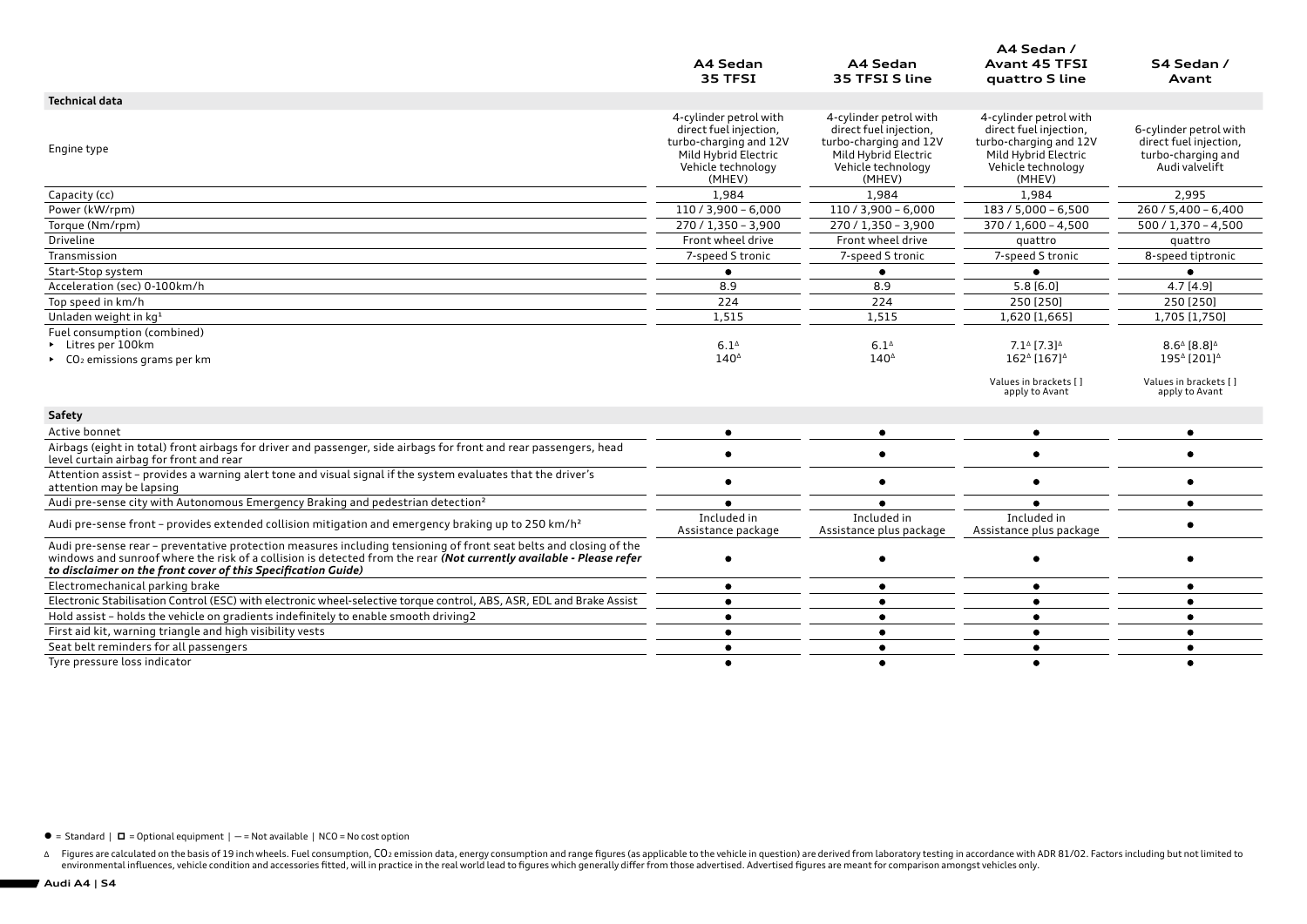| <b>Packages</b>                                                                                                                                                                                                                                                                                                                                                                                                                                                                                                                                                                                                                                                                                                                                                                                                                                                                                                                                                                                                                                                                                          | Option<br>Code | A4 Sedan<br>35 TFSI | A4 Sedan<br>35 TFSI S line | A4 Sedan /<br><b>Avant 45 TFSI</b><br>quattro S line | S4 Sedan /<br>Avant |
|----------------------------------------------------------------------------------------------------------------------------------------------------------------------------------------------------------------------------------------------------------------------------------------------------------------------------------------------------------------------------------------------------------------------------------------------------------------------------------------------------------------------------------------------------------------------------------------------------------------------------------------------------------------------------------------------------------------------------------------------------------------------------------------------------------------------------------------------------------------------------------------------------------------------------------------------------------------------------------------------------------------------------------------------------------------------------------------------------------|----------------|---------------------|----------------------------|------------------------------------------------------|---------------------|
| Assistance package                                                                                                                                                                                                                                                                                                                                                                                                                                                                                                                                                                                                                                                                                                                                                                                                                                                                                                                                                                                                                                                                                       |                |                     |                            |                                                      |                     |
| Adaptive cruise control with Stop&Go including traffic jam assist and distance indicator <sup>2</sup><br>Audi pre-sense front - provides extended collision warnings up to the maximum vehicle speed <sup>2</sup><br>► Collision avoidance assist - provides additional support to the driver with support steering torque in<br>critical situations where the driver initiates evasive action <sup>2</sup><br>Furn assist - monitors oncoming traffic when turning right at low speeds <sup>2</sup><br>▶ Predictive efficiency assist - provides targeted control of the engine overrun and coasting phases                                                                                                                                                                                                                                                                                                                                                                                                                                                                                             | PCE            |                     |                            |                                                      |                     |
| Assistance plus package                                                                                                                                                                                                                                                                                                                                                                                                                                                                                                                                                                                                                                                                                                                                                                                                                                                                                                                                                                                                                                                                                  |                |                     |                            |                                                      |                     |
| Adaptive cruise control with Stop&Go including traffic jam assist and distance indicator <sup>2</sup><br>Audi pre-sense front - provides extended collision warnings up to the maximum vehicle speed <sup>2</sup><br>► Collision avoidance assist - provides additional support to the driver with support steering torque in<br>critical situations where the driver initiates evasive action<br>Furn assist - monitors oncoming traffic when turning right at low speeds <sup>2</sup><br>Example 16 Head-up display - in colour with speed, navigation and assistance information<br>► Park assist – searches for suitable bay and kerb-side parking spaces, and helps to steer the vehicle<br>into the space <sup>2</sup><br>▶ 360 degree cameras - 4 wide-angle cameras cover the entire area immediately around the vehicle,<br>allowing a range of different views, including; virtual top view, reversing camera view, panorama view<br>for front and rear, and kerb-side view <sup>2</sup><br>Predictive efficiency assist - provides targeted control of the engine overrun and coasting phases | WA9            |                     | о                          | ۰                                                    |                     |
| S line interior package                                                                                                                                                                                                                                                                                                                                                                                                                                                                                                                                                                                                                                                                                                                                                                                                                                                                                                                                                                                                                                                                                  |                |                     |                            |                                                      |                     |
| ▶ Upholstery in fine Nappa leather with S embossing on the front-seat backrests<br>Inlays in matt brushed aluminium<br>Pedals and footrest in stainless steel<br>▶ Headlining in black cloth<br>ED colour lighting package including ambient lighting with 30 selectable colours and 6 colour profiles<br>► Gear lever knob and steering wheel in perforated leather<br>► Contrasting stitching on the seat upholstery, sport leather steering wheel, selector lever gaiter,<br>centre armrest and floor mats<br>> Steering wheel in S line design                                                                                                                                                                                                                                                                                                                                                                                                                                                                                                                                                       | <b>WXC</b>     |                     |                            |                                                      |                     |
| Carbon and black package (Only available with the Sedan body style)                                                                                                                                                                                                                                                                                                                                                                                                                                                                                                                                                                                                                                                                                                                                                                                                                                                                                                                                                                                                                                      |                |                     |                            |                                                      |                     |
| ▶ Black exterior styling package<br>Inlays in carbon twill<br>$\triangleright$ Carbon mirror caps<br>$C = \frac{1}{2}$ and $C = \frac{1}{2}$ and $C = \frac{1}{2}$ and $C = \frac{1}{2}$                                                                                                                                                                                                                                                                                                                                                                                                                                                                                                                                                                                                                                                                                                                                                                                                                                                                                                                 | WA7            |                     |                            | о                                                    | o                   |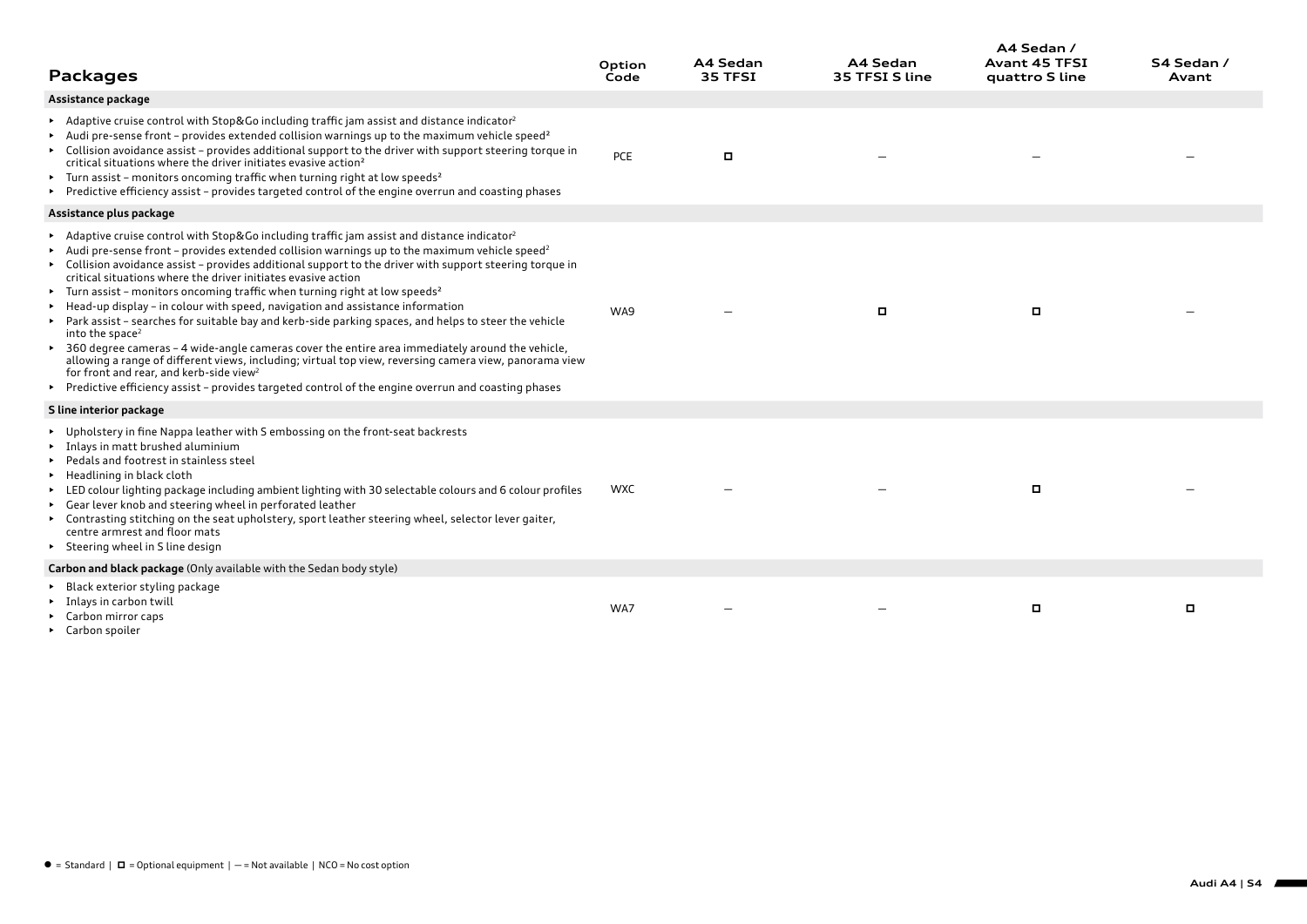|                                | <b>Standard Equipment and Options</b>                                                                                                                              |            |                          | Option<br>Code  | A4 Sedan<br>35 TFSI                     | A4 Sedan<br>35 TFSI S line | A4 Sedan /<br><b>Avant 45 TFSI</b><br>quattro S line |        | S4 Sedan /<br>Avant      |                          |
|--------------------------------|--------------------------------------------------------------------------------------------------------------------------------------------------------------------|------------|--------------------------|-----------------|-----------------------------------------|----------------------------|------------------------------------------------------|--------|--------------------------|--------------------------|
|                                | Wheels, suspension, brakes and driving dynamics                                                                                                                    |            |                          |                 |                                         |                            |                                                      |        |                          |                          |
|                                | 19" Audi Sport alloy wheels in 5-arm torsio design with 245/35 tyres                                                                                               |            |                          |                 |                                         | $\bullet$                  |                                                      |        |                          |                          |
|                                | 19" Audi Sport alloy wheels in 5-arm rotor design in matt titanium look,<br>gloss turned finish with 245/35 tyres (255/35 tyres for S4)                            |            |                          | 44R             | $\Box$                                  | $\blacksquare$             |                                                      |        | <b>NCO</b>               |                          |
|                                | 19" Alloy wheels in 5-V-spoke design (S design), contrasting grey,<br>partly polished with 255/35 tyres                                                            |            |                          | 42X             |                                         |                            |                                                      |        | <b>NCO</b>               |                          |
|                                | 19" Audi Sport alloy wheels in 5-V-spoke star design in matt titanium look,<br>gloss turned finish with 245/35 tyres (255/35 tyres for S4)                         |            |                          | 47E             |                                         |                            | $\Box$                                               |        |                          |                          |
|                                | Audi drive select - allows the selection of 5 driving modes (4 modes for 35 TFSI)                                                                                  |            |                          |                 | $\bullet$                               | $\bullet$                  | ٠                                                    |        | $\bullet$                |                          |
|                                | Brake callipers painted in red with S logo on the front callipers                                                                                                  |            |                          |                 | $\qquad \qquad -$                       | $-$                        | $\overline{\phantom{0}}$                             |        | $\bullet$                |                          |
| quattro sport differential     |                                                                                                                                                                    |            |                          | GH <sub>2</sub> | $\qquad \qquad -$                       |                            |                                                      |        | $\Box$                   |                          |
|                                | Dynamic steering - variable ratio steering can be selected via Audi drive select                                                                                   |            |                          | 1N8             | $-$                                     | $\overline{\phantom{0}}$   |                                                      |        | $\Box$                   |                          |
|                                | Sport suspension - 20mm lower ride height                                                                                                                          |            |                          |                 | $\bullet$                               | $\bullet$                  | $\bullet$                                            |        | $\overline{\phantom{m}}$ |                          |
| selected via Audi drive select | Adaptive suspension, damper tuning selectable by Audi drive select<br>S suspension with adaptive damper control - dynamic or comfort-oriented damper tuning can be |            |                          | 1BQ             | $=$<br>$\overline{\phantom{0}}$         | $\equiv$                   | $\Box$                                               |        | $\equiv$<br>٠            |                          |
| Space saver spare wheel        |                                                                                                                                                                    |            |                          |                 | ٠                                       | $\bullet$                  |                                                      |        | ٠                        |                          |
| Paint finishes <sup>^</sup>    |                                                                                                                                                                    | A4         | <b>S4</b>                |                 |                                         |                            |                                                      | A4     |                          | <b>S4</b>                |
|                                | Ibis white                                                                                                                                                         | <b>NCO</b> | <b>NCO</b>               |                 | Tango red, metallic                     |                            |                                                      | $\Box$ |                          | <b>NCO</b>               |
|                                | Brilliant black <sup>4</sup>                                                                                                                                       | <b>NCO</b> | $\overline{\phantom{m}}$ |                 | Navarra blue, metallic                  |                            |                                                      | $\Box$ |                          | <b>NCO</b>               |
|                                | Quantum grey <sup>®</sup>                                                                                                                                          | о          | <b>NCO</b>               |                 | Floret silver, metallic <sup>4</sup>    |                            |                                                      | $\Box$ |                          | $\overline{\phantom{0}}$ |
|                                | Turbo blue <sup>6</sup>                                                                                                                                            | п          | <b>NCO</b>               |                 | Terra grey, metallic <sup>^</sup>       |                            |                                                      | $\Box$ |                          |                          |
|                                | Glacier white, metallic                                                                                                                                            | п          | <b>NCO</b>               |                 | Manhattan grey, metallic <sup>^</sup>   |                            |                                                      | $\Box$ |                          |                          |
|                                | Mythos black, metallic                                                                                                                                             | о          | <b>NCO</b>               |                 | Daytona grey, pearl effect <sup>o</sup> |                            |                                                      | α      |                          | <b>NCO</b>               |

 $\bullet$  = Standard  $\mid$   $\Box$  = Optional equipment  $\mid$   $-$  = Not available  $\mid$  NCO = No cost option

^ Actual colour may vary from sample due to printing process, paint finish prices are not dependent on the model.<br>∆ Floret silver, metallic; Terra grey, metallic; Manhattan grey, metallic; and Brilliant black are only ava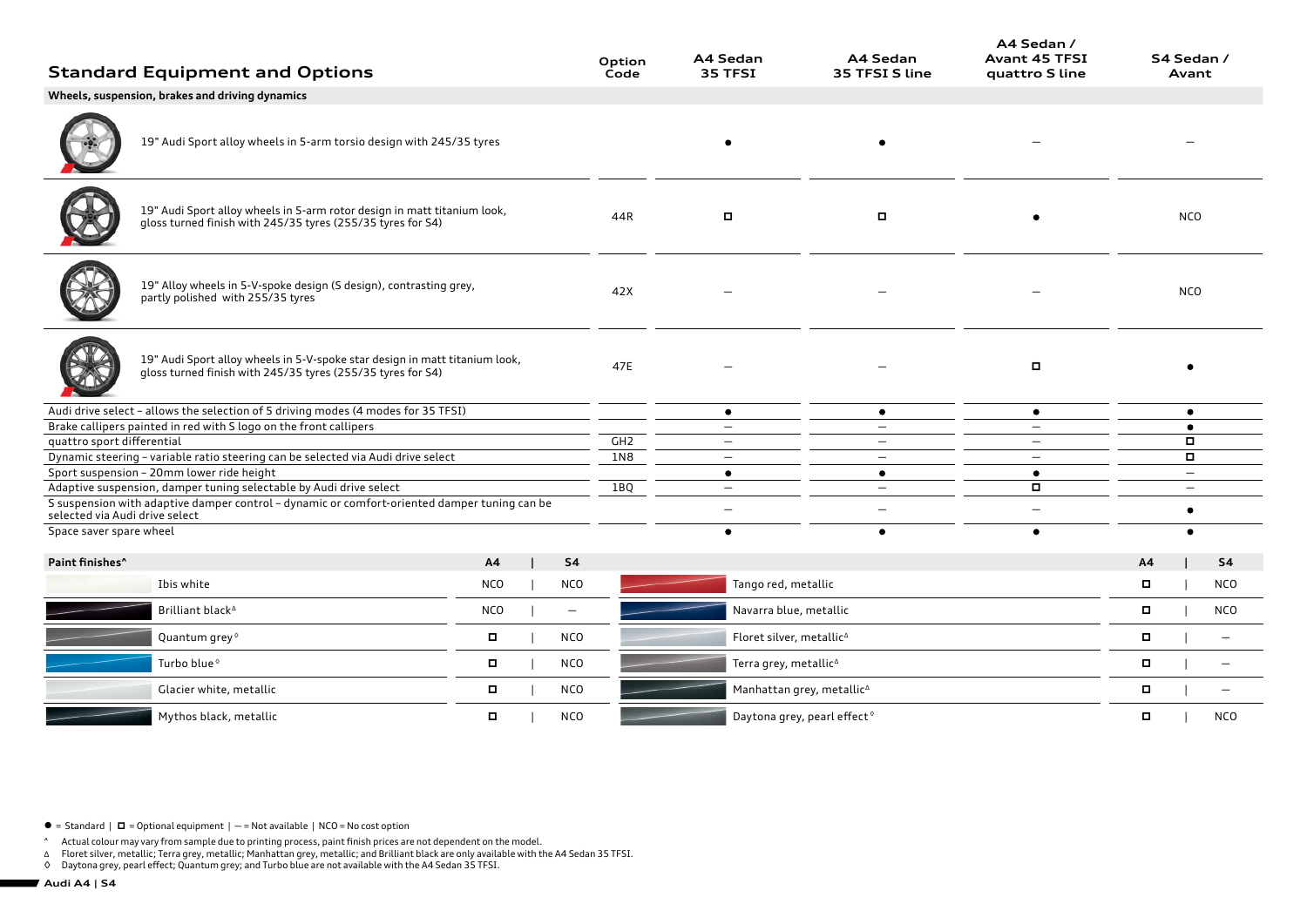| <b>Standard Equipment and Options</b>                                                                                                                                                                                                                                                                                                                                | Option<br>Code | A4 Sedan<br>35 TFSI               | A4 Sedan<br>35 TFSI S line             | A4 Sedan /<br><b>Avant 45 TFSI</b><br>quattro S line | S4 Sedan /<br>Avant                           |
|----------------------------------------------------------------------------------------------------------------------------------------------------------------------------------------------------------------------------------------------------------------------------------------------------------------------------------------------------------------------|----------------|-----------------------------------|----------------------------------------|------------------------------------------------------|-----------------------------------------------|
| Assistance systems                                                                                                                                                                                                                                                                                                                                                   |                |                                   |                                        |                                                      |                                               |
| 360 degree cameras - 4 wide-angle cameras cover the entire area immediately around the vehicle,<br>providing a range of different views for even easier manoeuvring <sup>2</sup>                                                                                                                                                                                     |                |                                   | Included in<br>Assistance plus package | Included in<br>Assistance plus package               |                                               |
| Cruise control with braking to maintain set speed and speed limiter                                                                                                                                                                                                                                                                                                  |                |                                   |                                        |                                                      |                                               |
| Adaptive cruise control with Stop&Go including distance indicator, traffic jam assist, and speed limiter <sup>2</sup>                                                                                                                                                                                                                                                |                | Included in<br>Assistance package | Included in<br>Assistance plus package | Included in<br>Assistance plus package               |                                               |
| Audi active lane assist - when activated helps the driver stay in the lane by gentle corrective steering<br>intervention and through steering vibration <sup>2</sup>                                                                                                                                                                                                 |                |                                   |                                        |                                                      |                                               |
| Lane change warning (side assist) - warns vehicles in the blind spot as well as those approaching<br>rapidly from the side <sup>2</sup> (Not currently available - Please refer to disclaimer on the front cover of this<br><b>Specification Guide)</b>                                                                                                              |                |                                   |                                        |                                                      |                                               |
| Audi parking system plus front and rear with visual display <sup>2</sup>                                                                                                                                                                                                                                                                                             |                |                                   |                                        |                                                      |                                               |
| Park assist - searches for suitable bay and kerb-side parking spaces, and helps to steer the vehicle into<br>the space <sup>2</sup>                                                                                                                                                                                                                                  |                |                                   | Included in<br>Assistance plus package | Included in<br>Assistance plus package               |                                               |
| Collision avoidance assist - provides additional assistance to the driver with supporting steering<br>torque in critical situations where the driver initiates evasive action <sup>2</sup>                                                                                                                                                                           |                | Included in<br>Assistance package | Included in<br>Assistance plus package | Included in<br>Assistance plus package               |                                               |
| Cross traffic assist rear - supports the driver when reversing out of a perpendicular parking space<br>reducing the risk of accidents <sup>2</sup> (Not currently available - Please refer to disclaimer on the front cover<br>of this Specification Guide)                                                                                                          |                |                                   |                                        |                                                      |                                               |
| Exit warning system - detects cars and cyclists when opening doors (Not currently available - Please<br>refer to disclaimer on the front cover of this Specification Guide)                                                                                                                                                                                          |                | $\bullet$                         |                                        |                                                      | ٠                                             |
| High-beam assist                                                                                                                                                                                                                                                                                                                                                     |                | $\bullet$                         | $\bullet$                              | $\bullet$                                            | $\bullet$                                     |
| Light and rain sensor - automatic control of lights-on function and windscreen wipers                                                                                                                                                                                                                                                                                |                |                                   | $\bullet$                              |                                                      | $\bullet$                                     |
| Turn assist - monitors oncoming traffic when turning right at low speeds <sup>2</sup>                                                                                                                                                                                                                                                                                |                | Included in<br>Assistance package | Included in<br>Assistance plus package | Included in<br>Assistance plus package               |                                               |
| <b>Exterior features</b>                                                                                                                                                                                                                                                                                                                                             |                |                                   |                                        |                                                      |                                               |
| LED headlights and tail lights - full LED headlights with daytime driving lights, dipped beam, high<br>beam, position light, all-weather light, turning light, static cornering light, automatic-dynamic<br>headlight range control and rear dynamic indicators                                                                                                      |                |                                   | $\bullet$                              |                                                      |                                               |
| Audi Matrix LED headlights (includes all the features above) - the Matrix beam detects and blanks<br>out oncoming vehicles or vehicles in front, but continues to fully illuminate other areas between and<br>alongside. Includes dynamic cornering light, front and rear dynamic indicators, headlight washer<br>system, and Coming home and Leaving home animation | <b>PXC</b>     |                                   |                                        |                                                      | $\Box$                                        |
| Black exterior styling package - adds black highlights on the Audi Singleframe (S4 only), trim strips on<br>the side windows, roof rails (Avant only) and bumpers, front and rear. Includes exterior mirrors in black                                                                                                                                                | 4ZD            | $\equiv$                          | $\Box$                                 |                                                      | о                                             |
| Convenience key, full keyless entry and start, and gesture control for the luggage compartment -<br>includes electric rear tailgate for the Avant only                                                                                                                                                                                                               |                |                                   | $\bullet$                              |                                                      | $\bullet$                                     |
| Exterior mirrors electrically adjustable with integrated LED indicators                                                                                                                                                                                                                                                                                              |                | $\bullet$                         | —                                      |                                                      |                                               |
| Exterior mirrors; electrically adjustable, heated and folding, kerb-side function on the passenger side<br>and automatically dimming on both sides                                                                                                                                                                                                                   |                | $\overline{\phantom{0}}$          | $\bullet$                              |                                                      |                                               |
| Exterior mirrors; electrically adjustable, heated and folding, kerb-side function on the passenger side<br>and automatically dimming on both sides, with memory feature                                                                                                                                                                                              |                | $\overline{\phantom{0}}$          |                                        |                                                      |                                               |
| Exterior mirrors in aluminium look                                                                                                                                                                                                                                                                                                                                   |                | $\overline{\phantom{0}}$          |                                        |                                                      | $\bullet$                                     |
| Privacy glass - dark tinted rear and rear side windows                                                                                                                                                                                                                                                                                                               |                | $\overline{\phantom{0}}$          |                                        |                                                      | $\bullet$                                     |
| Roof rails in anodised alumimium (Avant only)                                                                                                                                                                                                                                                                                                                        |                |                                   | $\overline{\phantom{a}}$               | $\bullet$                                            | $\bullet$                                     |
| Roof rails in matt black (Avant only)                                                                                                                                                                                                                                                                                                                                |                |                                   |                                        | Included in Black exterior<br>styling package        | Included in Black exterior<br>styling package |
| Sunroof, tinted glass, single pane, electrically tilting and opening; includes manual sunshade (Sedan only)                                                                                                                                                                                                                                                          | 3FE            |                                   | П                                      |                                                      | П.                                            |
| Sunroof, panoramic, tinted glass, dual pane with electrically tilting and opening front section; includes<br>electric sunshade (Avant only)                                                                                                                                                                                                                          | 3FU            | $\overline{\phantom{0}}$          | $\overline{\phantom{0}}$               | $\Box$                                               | о                                             |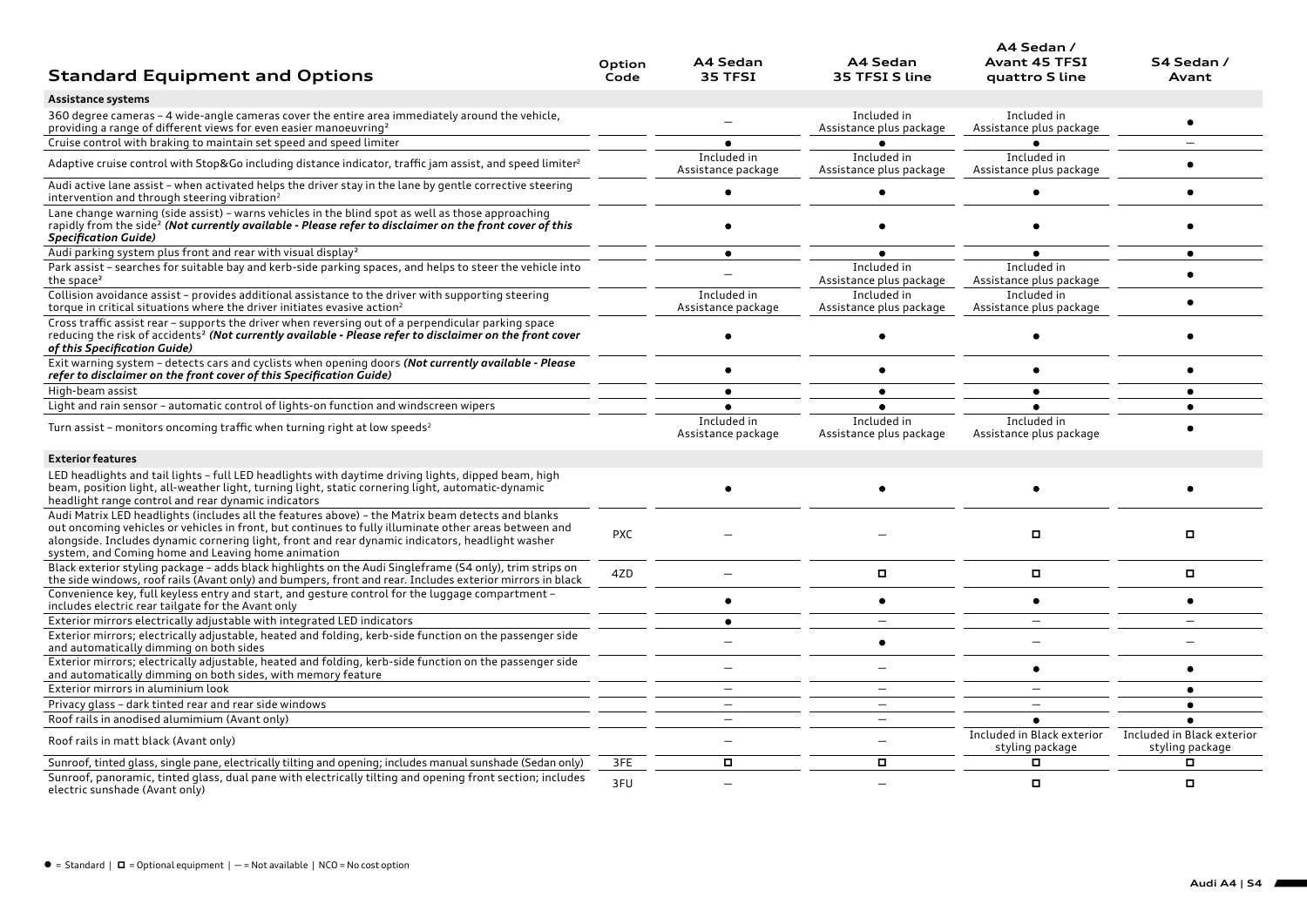|                                                                                                                                                                                                                                                   |                |                          |                            | A4 Sedan /                             |                                                                  |
|---------------------------------------------------------------------------------------------------------------------------------------------------------------------------------------------------------------------------------------------------|----------------|--------------------------|----------------------------|----------------------------------------|------------------------------------------------------------------|
| <b>Standard Equipment and Options</b>                                                                                                                                                                                                             | Option<br>Code | A4 Sedan<br>35 TFSI      | A4 Sedan<br>35 TFSI S line | <b>Avant 45 TFSI</b><br>quattro S line | S4 Sedan /<br>Avant                                              |
| Seating and upholstery                                                                                                                                                                                                                            |                |                          |                            |                                        |                                                                  |
| Standard front seats with electric seat for the driver                                                                                                                                                                                            |                | $\bullet$                |                            |                                        |                                                                  |
| Sport front seats; with shaped seat side bolsters and extendable thigh support                                                                                                                                                                    |                |                          | $\bullet$                  | $\bullet$                              |                                                                  |
| S Sport front seats with S embossing on the front-seat backrest and rhombus pattern                                                                                                                                                               |                | $\equiv$                 |                            | $\overline{\phantom{0}}$               | ٠                                                                |
| Electric seats for driver and front passenger including adjustment of seat height, fore/aft position,<br>seat angle and backrest angle                                                                                                            |                |                          | ٠                          |                                        | ٠                                                                |
| Memory feature for the driver's electric seat                                                                                                                                                                                                     |                | $\qquad \qquad -$        |                            |                                        | ٠                                                                |
| Electric 4-way lumbar support for the driver and front passenger                                                                                                                                                                                  |                | $\bullet$                | $\bullet$                  | $\bullet$                              | $\overline{\phantom{0}}$                                         |
| Lumbar support, pneumatically adjustable, with massage function for the driver and front passenger                                                                                                                                                |                |                          |                            |                                        | $\bullet$                                                        |
| Leather appointed seat upholstery <sup>8</sup>                                                                                                                                                                                                    |                | $\bullet$                | $\bullet$                  | $\bullet$                              |                                                                  |
| Fine Nappa leather seat upholstery with S embossing on the front-seat backrests                                                                                                                                                                   |                |                          |                            | Included in<br>S line interior package |                                                                  |
| Rear seat bench, 40:20:40 split folding and rear centre armrest with cup holder                                                                                                                                                                   |                | ٠                        | ٠                          |                                        | ٠                                                                |
| Heated front seats; adjustable in 3 stages                                                                                                                                                                                                        | 4A3            | $\Box$                   |                            | о                                      |                                                                  |
| Inlays                                                                                                                                                                                                                                            |                |                          |                            |                                        |                                                                  |
| Inlays in silver grey, diamond paint finish                                                                                                                                                                                                       |                | $\bullet$                | $\bullet$                  |                                        |                                                                  |
| Inlays in aluminium ellipse, silver                                                                                                                                                                                                               |                |                          |                            |                                        |                                                                  |
| Inlays in matt brushed aluminium                                                                                                                                                                                                                  |                |                          |                            | Included in<br>S line interior package |                                                                  |
| Inlays in carbon twill (Sedan only)                                                                                                                                                                                                               |                |                          |                            | Included in                            | Included in<br>Carbon and black package Carbon and black package |
| Inlays in carbon atlas                                                                                                                                                                                                                            | 5MK            |                          |                            |                                        | о                                                                |
| <b>Interior features</b>                                                                                                                                                                                                                          |                |                          |                            |                                        |                                                                  |
| 3-zone climate control - separately adjustable temperature and air distribution settings for driver,<br>front passenger and rear passengers                                                                                                       |                | ٠                        | $\bullet$                  |                                        | ٠                                                                |
| Accent surfaces in black gloss look                                                                                                                                                                                                               |                | $\overline{\phantom{0}}$ |                            | $\bullet$                              | ٠                                                                |
| Auto-dimming interior mirror, frameless                                                                                                                                                                                                           |                | $\overline{\phantom{0}}$ | $\bullet$                  |                                        | $\bullet$                                                        |
| Door sill trims with aluminium inlays illuminated with S embossing                                                                                                                                                                                |                | $\overline{\phantom{0}}$ | $\bullet$                  |                                        | $\bullet$                                                        |
| Interior lighting package including ambient lighting - includes courtesy lighting in the exterior door<br>handles, entrance lighting, cup holders in the front, footwell lighting at front, inside door handles,<br>door trims and centre console |                | $\bullet$                | $\bullet$                  |                                        |                                                                  |
| Colour interior lighting package including ambient lighting with 30 selectable colours<br>and 3 colour profiles                                                                                                                                   |                | —                        |                            | Included in<br>S line interior package | $\bullet$                                                        |
| Headlining in black fabric                                                                                                                                                                                                                        |                |                          |                            | Included in<br>S line interior package | $\bullet$                                                        |
| Floor mats at front and rear                                                                                                                                                                                                                      |                | $\bullet$                | $\bullet$                  | $\bullet$                              | ٠                                                                |
| Front centre armrest with storage compartment                                                                                                                                                                                                     |                | $\bullet$                | $\bullet$                  | $\overline{\phantom{0}}$               | $\overline{\phantom{a}}$                                         |
| Comfort front centre armrest, adjustable angle and length with storage compartment                                                                                                                                                                |                | $\overline{\phantom{0}}$ |                            | $\bullet$                              | $\bullet$                                                        |
| Leather steering wheel with multifunction plus with shift paddles                                                                                                                                                                                 |                | $\bullet$                | $\bullet$                  | $\bullet$                              |                                                                  |
| Sport leather steering wheel with multifunction plus with shift paddles and Slogo                                                                                                                                                                 |                | $\overline{\phantom{0}}$ | $\overline{\phantom{0}}$   |                                        | ٠                                                                |
| Pedals and footrest in stainless steel                                                                                                                                                                                                            |                |                          |                            | Included in<br>S line interior package |                                                                  |
| Extended upholstery package - lower part of centre console and door armrests in man-made leather                                                                                                                                                  |                |                          |                            |                                        |                                                                  |
| Storage package - storage net on the back of the front seat backrests, storage compartment on<br>the driver's side, lockable glove compartment, cup holders in the rear centre armrest, luggage<br>compartment net and hooks                      |                |                          |                            |                                        |                                                                  |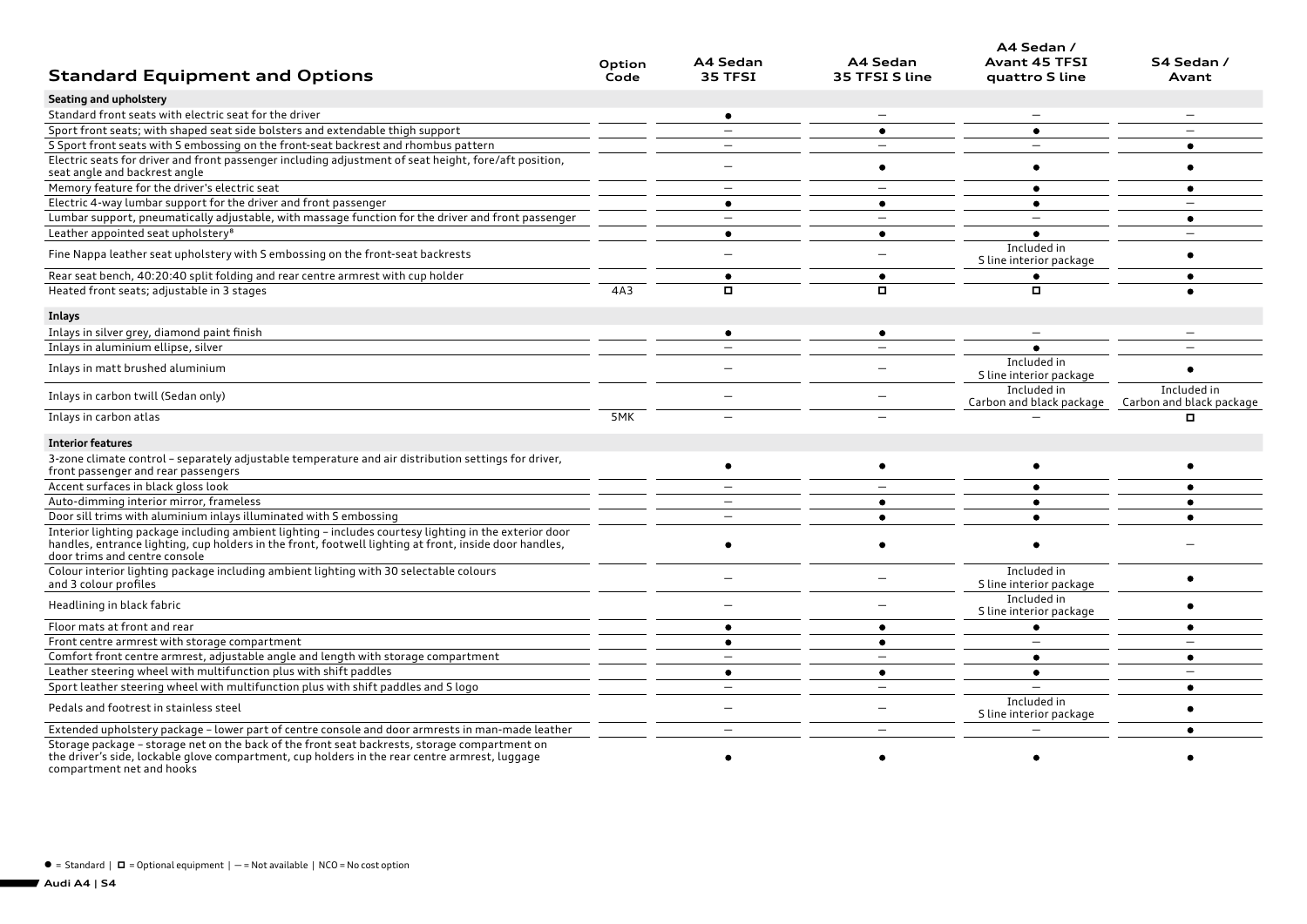| <b>Standard Equipment and Options</b>                                                                                                                                                                                                                                                                                  | Option<br>Code | A4 Sedan<br>35 TFSI | A4 Sedan<br>35 TFSI S line             | A4 Sedan /<br><b>Avant 45 TFSI</b><br>quattro S line | S4 Sedan /<br>Avant |
|------------------------------------------------------------------------------------------------------------------------------------------------------------------------------------------------------------------------------------------------------------------------------------------------------------------------|----------------|---------------------|----------------------------------------|------------------------------------------------------|---------------------|
| Infotainment                                                                                                                                                                                                                                                                                                           |                |                     |                                        |                                                      |                     |
| Audi connect <i>plus</i> Navigation & Infotainment services <sup>+3</sup> including:<br>Online traffic information with hazard alert<br>Parking information<br>• Weather<br>$\blacktriangleright$ Fuel prices<br>• Google Services<br>Audi connect <i>plus</i> Security & Assistance services <sup>*4</sup> including: |                |                     |                                        |                                                      |                     |
| ► Car finder with remote signal<br>Remote lock & unlock<br>$\triangleright$ Emergency call<br>• Online roadside assistance                                                                                                                                                                                             |                |                     |                                        |                                                      |                     |
| Driver information system with 7 inch high resolution colour display                                                                                                                                                                                                                                                   |                |                     |                                        |                                                      |                     |
| Audi virtual cockpit plus - fully digital configurable instrument cluster with 12.3 inch high resolution<br>colour display                                                                                                                                                                                             |                |                     |                                        |                                                      |                     |
| Audi phone box light - supports wireless charging via the "Qi" standard for compatible smartphones<br>and smartphone covers and up to 2 Bluetooth connections <sup>7</sup> (Not currently available - Please refer to<br>disclaimer on the front cover of this Specification Guide)                                    |                |                     |                                        |                                                      |                     |
| Audi music interface - 2 USB interfaces in front with charging and data transfer functionality.<br>Also includes 2 USB interfaces in the rear with charging function                                                                                                                                                   |                |                     |                                        |                                                      |                     |
| Audi smartphone interface - connects to Apple CarPlay and Android Auto via USB to access approved apps<br>via the MMI <sup>7</sup> ; includes wireless Apple CarPlay                                                                                                                                                   |                |                     |                                        |                                                      |                     |
| Audio system with 8 loudspeakers                                                                                                                                                                                                                                                                                       |                |                     |                                        |                                                      |                     |
| Audi sound system, 10 loudspeakers including subwoofer, 6-channel amplifier with total output of<br>180 watts                                                                                                                                                                                                          |                |                     |                                        |                                                      |                     |
| Bang & Olufsen 3D Sound System - surround sound reproduction via 19 high-performance loudspeakers<br>including subwoofer; 16-channel amplifier with a total output of 755 watts                                                                                                                                        | 9VS            |                     |                                        | о                                                    |                     |
| DAB+ Digital radio <sup>6</sup>                                                                                                                                                                                                                                                                                        |                |                     |                                        |                                                      |                     |
| Head-up display - in colour with speed, navigation and assistance information                                                                                                                                                                                                                                          |                |                     | Included in<br>Assistance plus package | Included in<br>Assistance plus package               |                     |

## **MMI navigation plus5 with MMI touch including:**

• Navigation system with high-resolution 10.1 inch touchscreen with handwriting recognition

- Voice control with natural speech recognition
- 3D map display including places of interest and city models
- MMI search: free-text search with intelligent destination suggestions
- $\bullet$  = Standard  $\bullet$  = Optional equipment  $\bullet$   $-$  = Not available  $\bullet$  NCO = No cost option
- A Figures are calculated on the basis of 19 inch wheels. Fuel consumption, CO<sub>2</sub> emission data, energy consumption and range figures (as applicable to the vehicle in question) are derived from laboratory testing in accorda driving style, road and traffic conditions, environmental influences, vehicle condition and accessories fitted, will in practice in the real world lead to figures which generally differ from those advertised. Advertised fi

 $\bullet$ 

- \* The content and scope of the Audi connect plus services offered may vary from time to time. Features vary by model and Audi AG may add, change, replace or remove individual services or features at any time during your su conditions apply, please visit www.audi.com.au/audiconnectplus-termsofservice for more information. Additional Information about our privacy practices and procedures is contained in our Privacy Policy located at: www.audi.
- 1 Unladen vehicle weight includes driver (75kg) and fuel tank 90% full, calculated in accordance with the current version of Directive 92/21/EEC. Optional equipment may increase the car's unladen weight and drag coefficien speed will be reduced accordingly.
- **2** Audi driver assistance systems work only within system limits and are intended to assist the driver. The driver remains responsible for driving the vehicle and is required to remain attentive at all times.
- 3 Audi connect plus Navigation & Infotainment services. These services are provided through a SIM card permanently installed in the vehicle. The costs of calls and data connections are included in the price of the services delivery. Emergency call and Audi Service Request are valid for 10 years after vehicle delivery. If Audi connect plus services are based on services from third-party providers, permanent availability cannot be quaranteed a
- 4 Audi connect plus Security & Assistance services. These services are provided through a SIM card permanently installed in the vehicle. The costs of calls and data connections are included in the price of the services. Th coverage of the mobile phone network. The services are generally provided for at least 1 year and up to 3 years from vehicle delivery. The emergency call service is provided for up to 10 years from vehicle delivery.
- **5** MMI navigation functional features may differ or not be available for the Australian market. Please refer to your Audi dealer for up-to-date information.
- **6** Digital radio reception coverage dependent on vehicle location.
- **7** Please check with your Audi dealer for approved telephones that have been tested by Audi for compatibility.
- **8** Certain sections of the leather appointed seat upholstery contain man-made material.

## **Vehicle pictured is an overseas S4 Avant with optional equipment.**